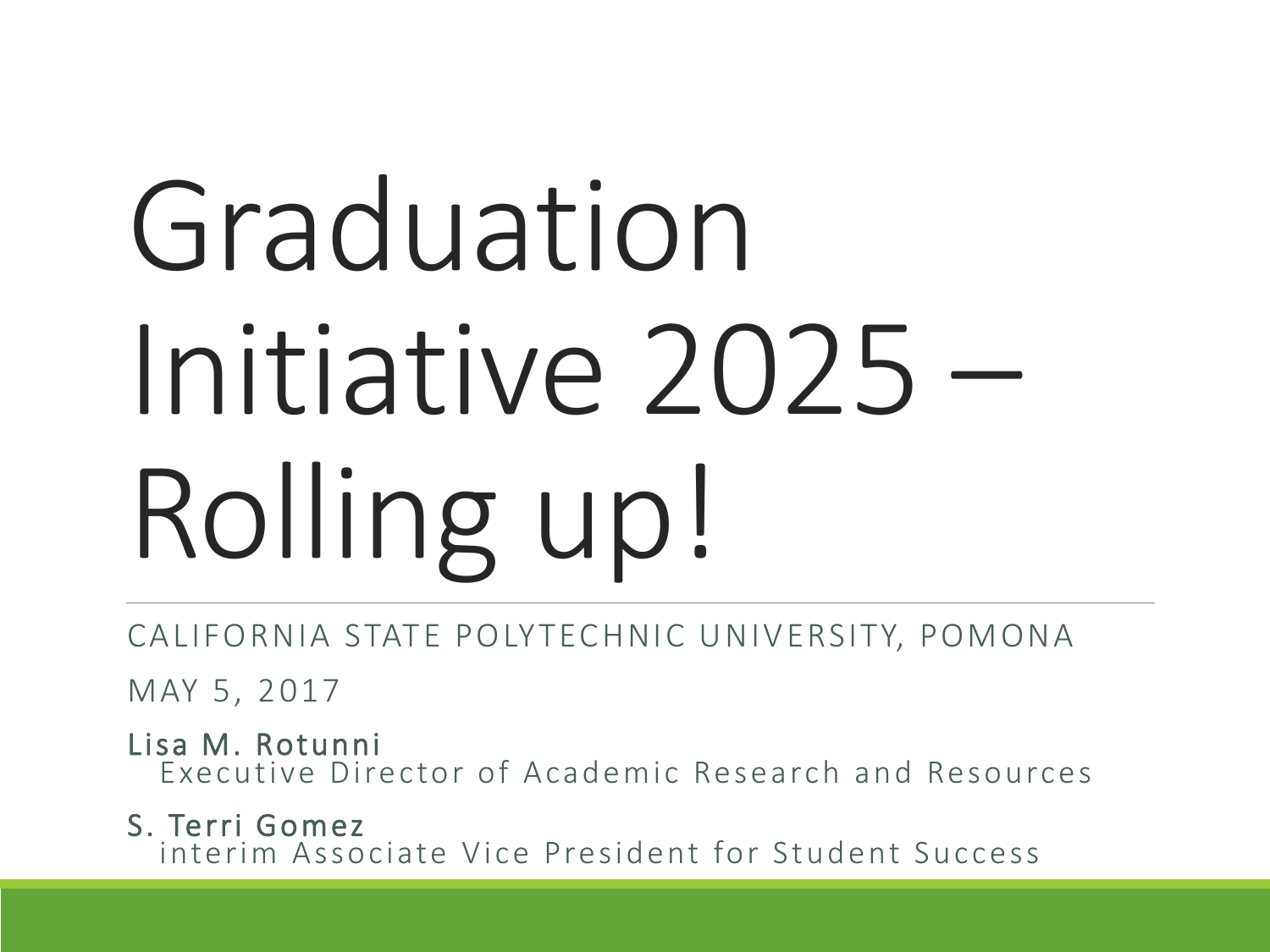#### Campus Metrics and Goals

| <b>Metric</b>                                   | 2015       | 2016        | <b>2025 Goal</b> |
|-------------------------------------------------|------------|-------------|------------------|
| <b>Freshman 4-Year Graduation</b>               | 17.8%      | 21.3%       | 38%              |
| <b>Freshman 6-Year Graduation</b>               | 62.9%      | 68.9%       | 73%              |
| <b>Transfer 2-Year Graduation</b>               | 17.0%      | 18.2%       | 29%              |
| <b>Transfer 4-Year Graduation</b>               | 75.0%      | 72.6%       | 85%              |
| Gap - Underrepresented<br><b>Minority (URM)</b> | 13% points | 12% points  | $0\%$            |
| $Gap - Pell$                                    | 8% points  | 5.5% points | 0%               |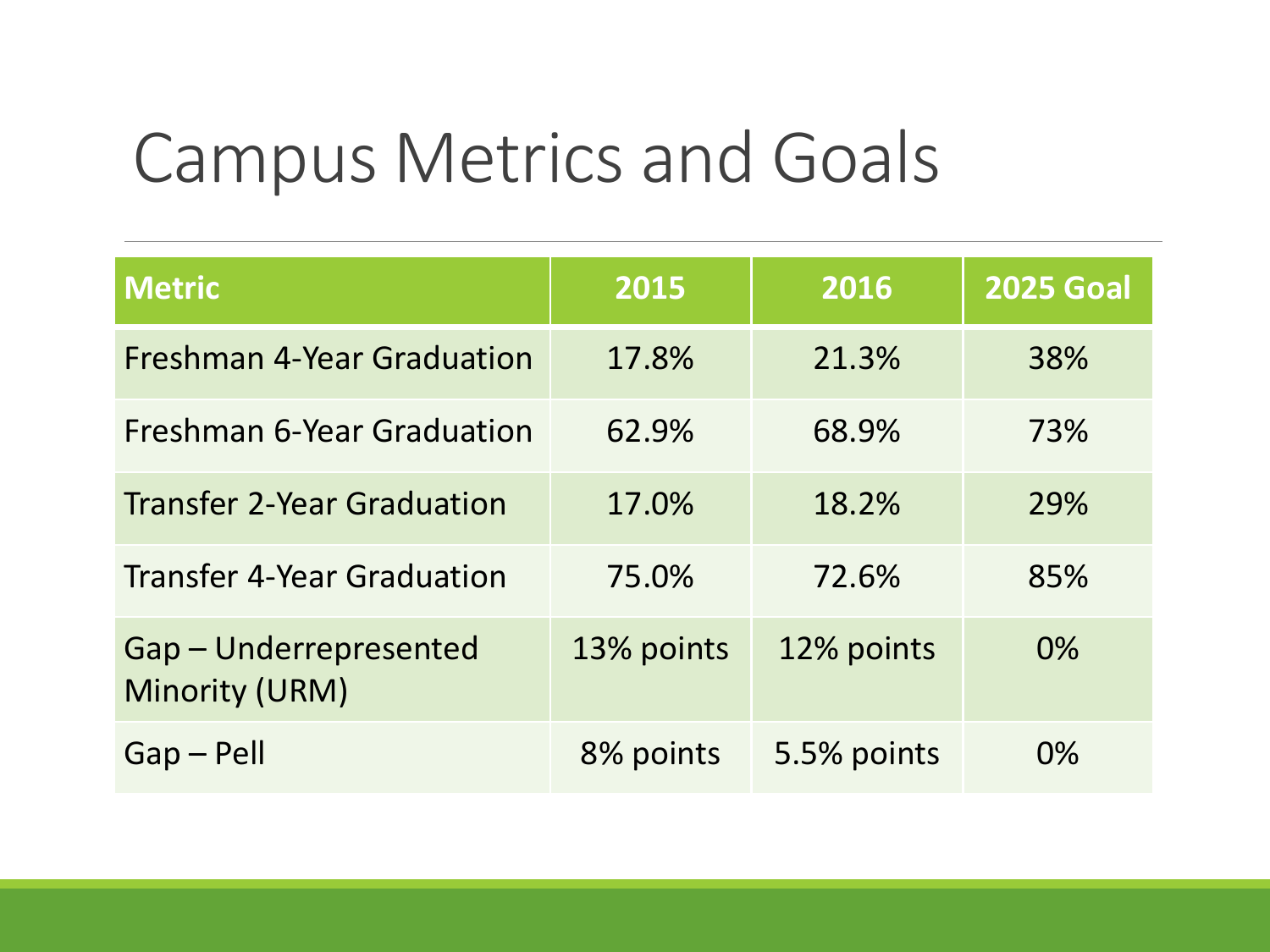#### Why College Goals?

- ◦"student success is an all-university responsibility"
- ◦"reliant on the support, leadership and buy-in of faculty and staff across campus"
- ◦Campus-level goals are not realistic for each and every academic program

*Quotes from memo: Graduation Initiative 2025 College-Level Goals November 14, 2016*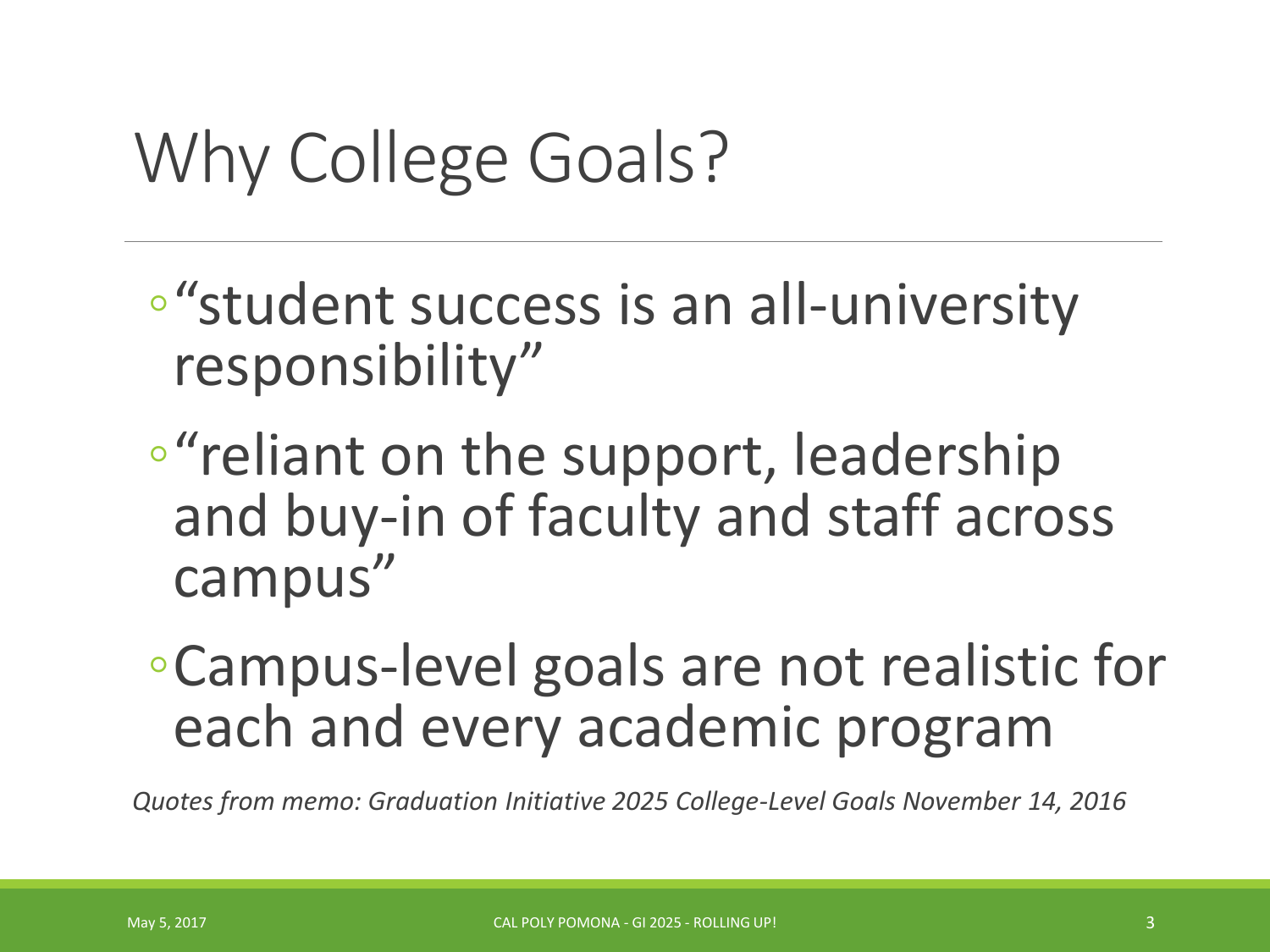## College Goals - Objectives

•College goals should represent real aspirations

•Choices should be data informed

•Need to consider how college goals will "roll up" to the university goals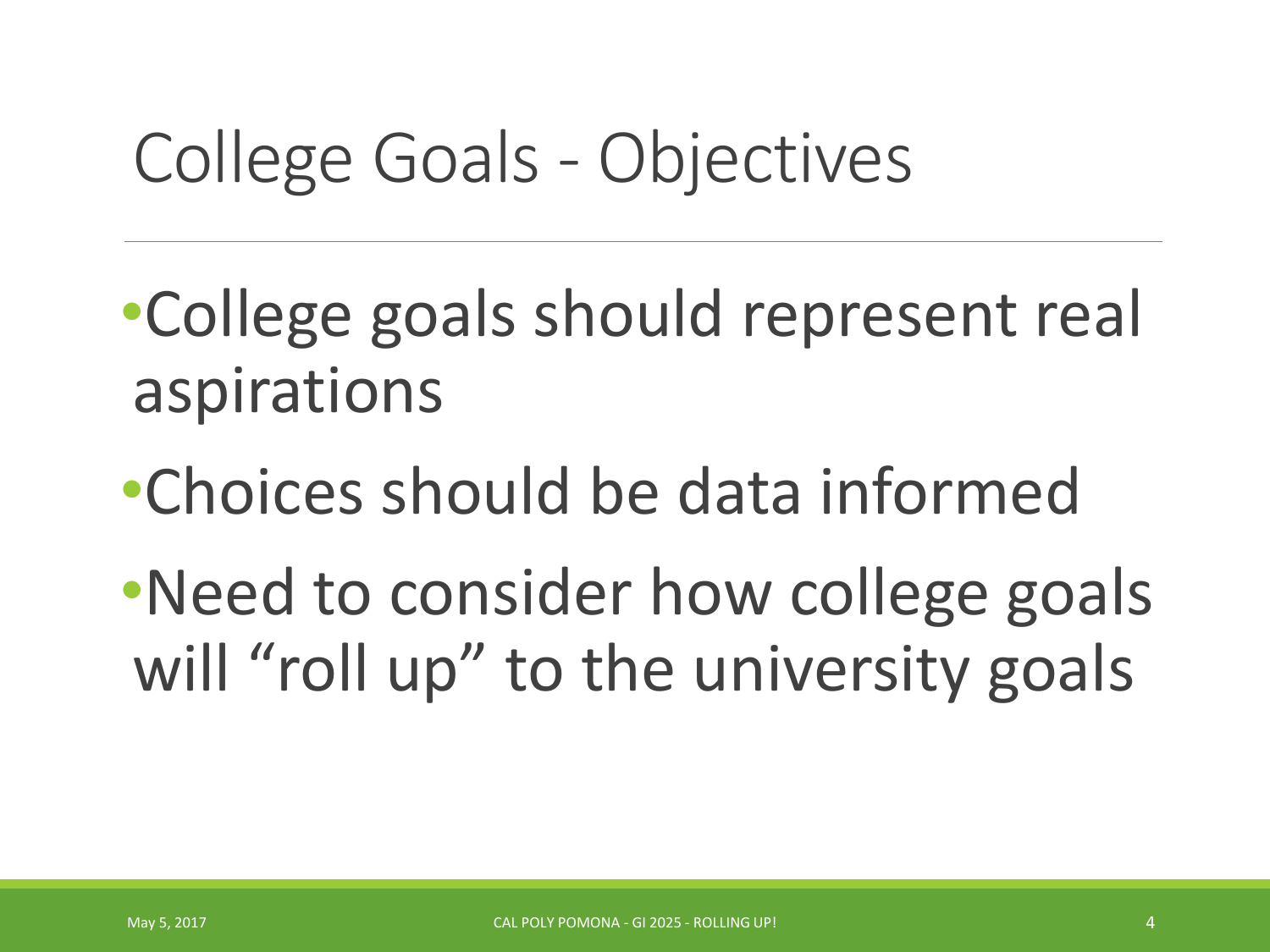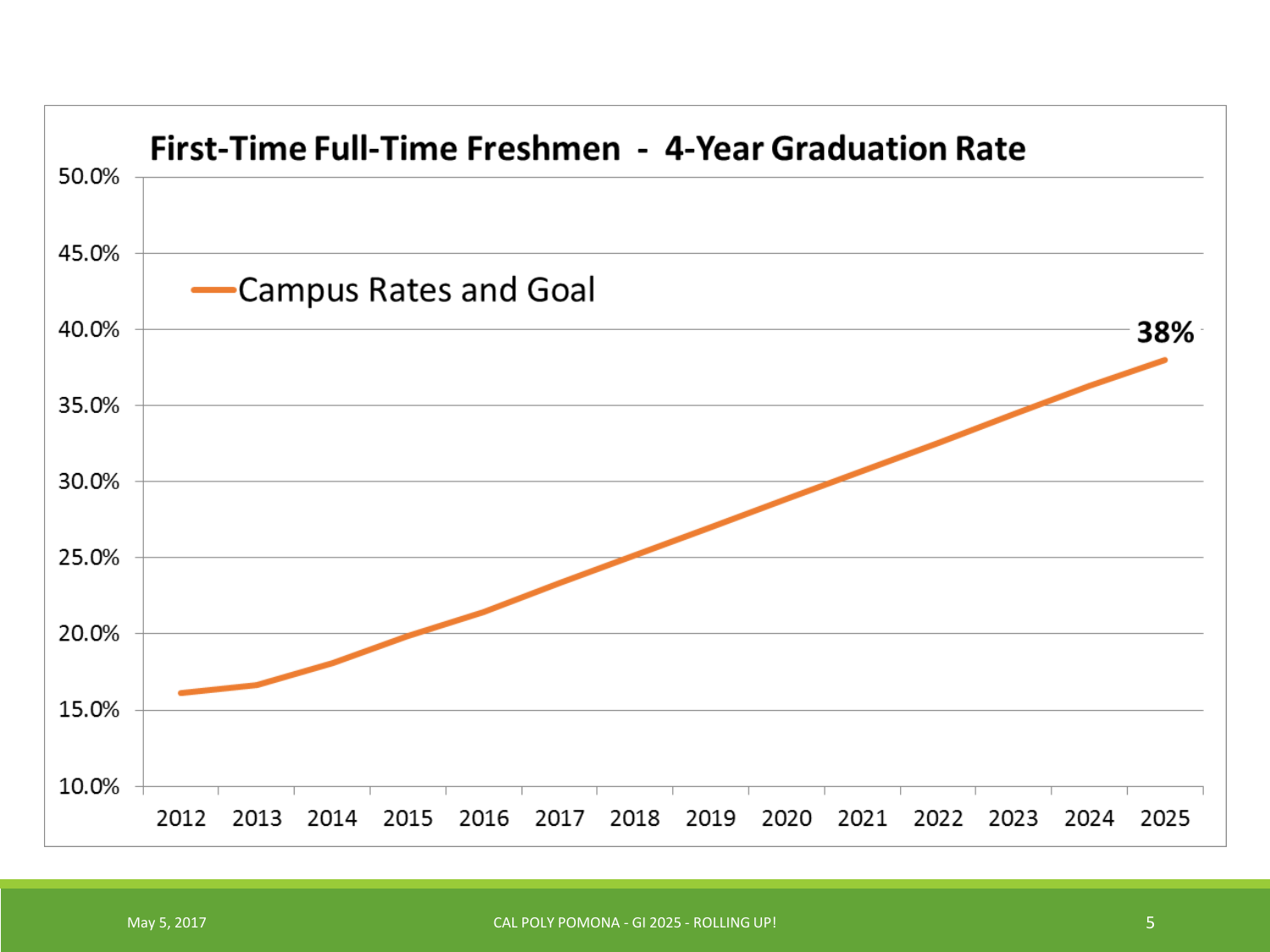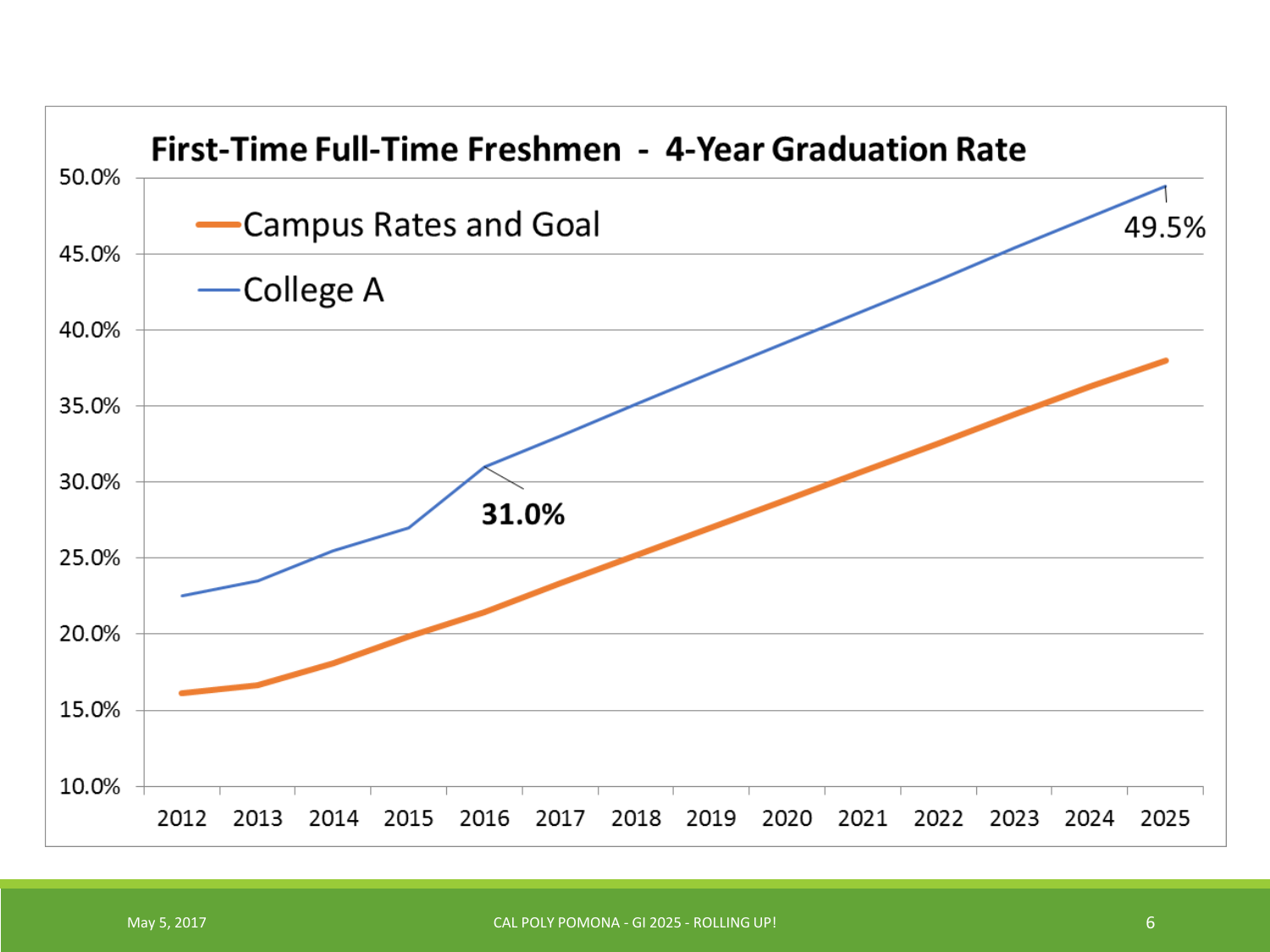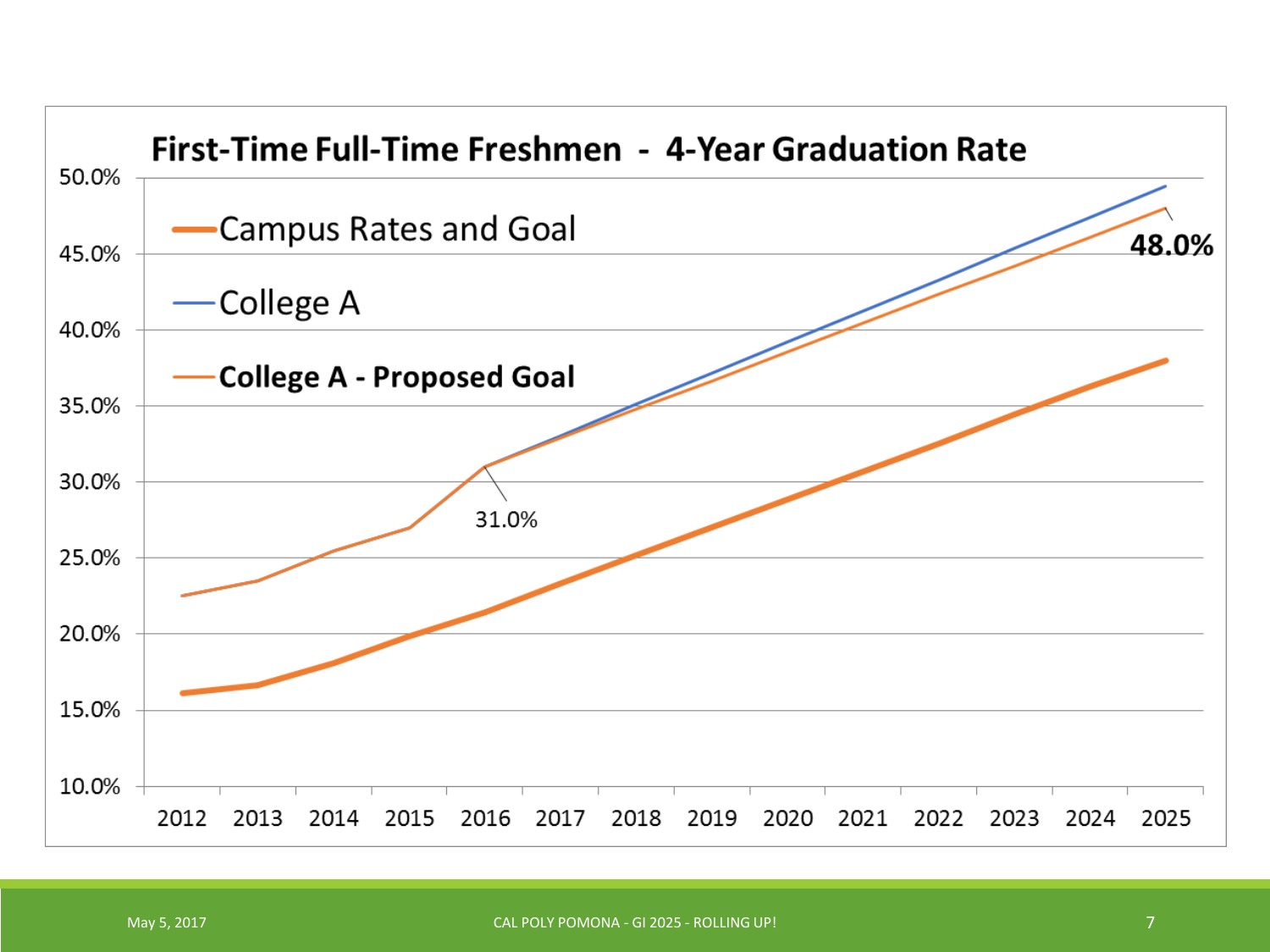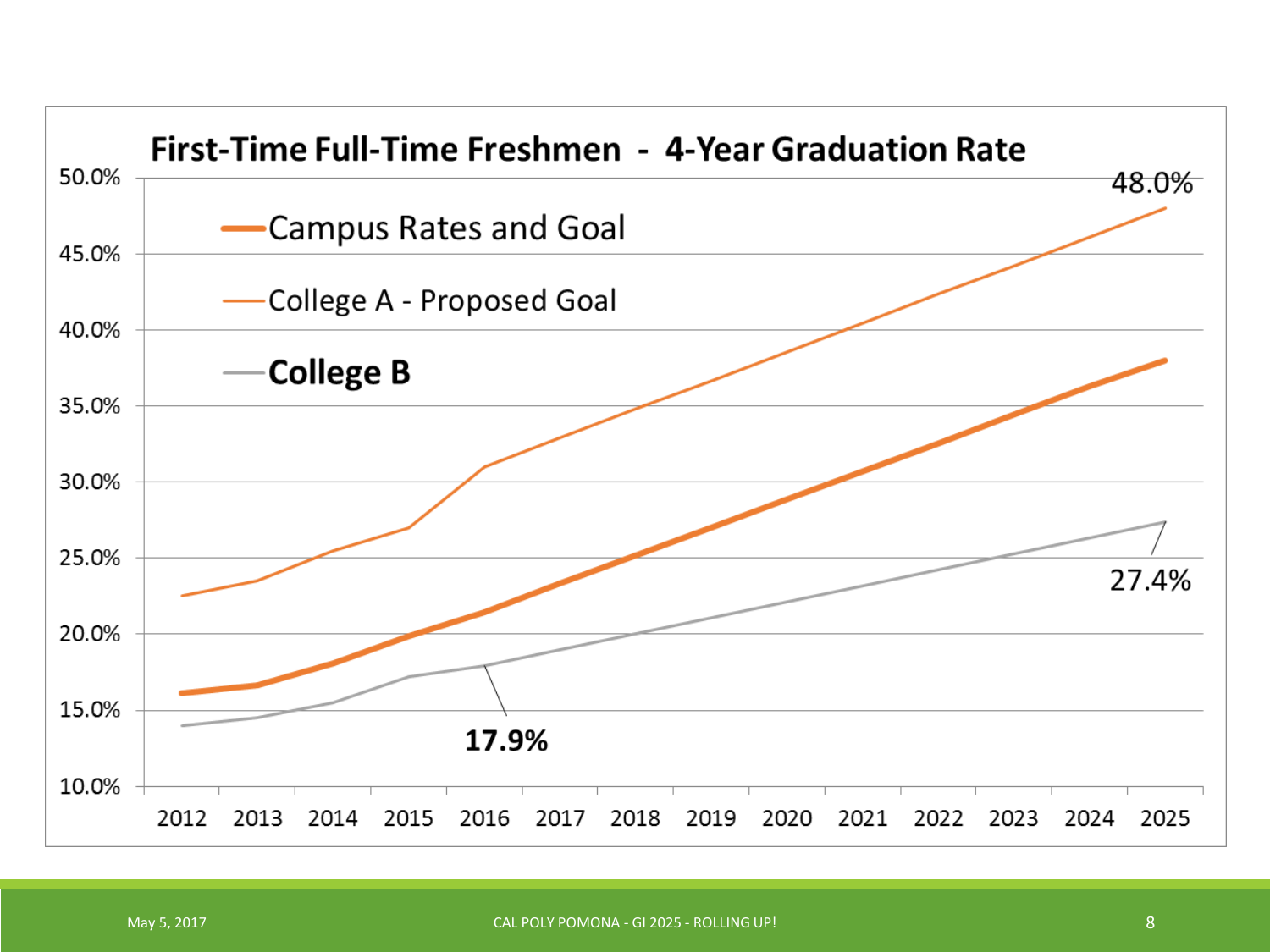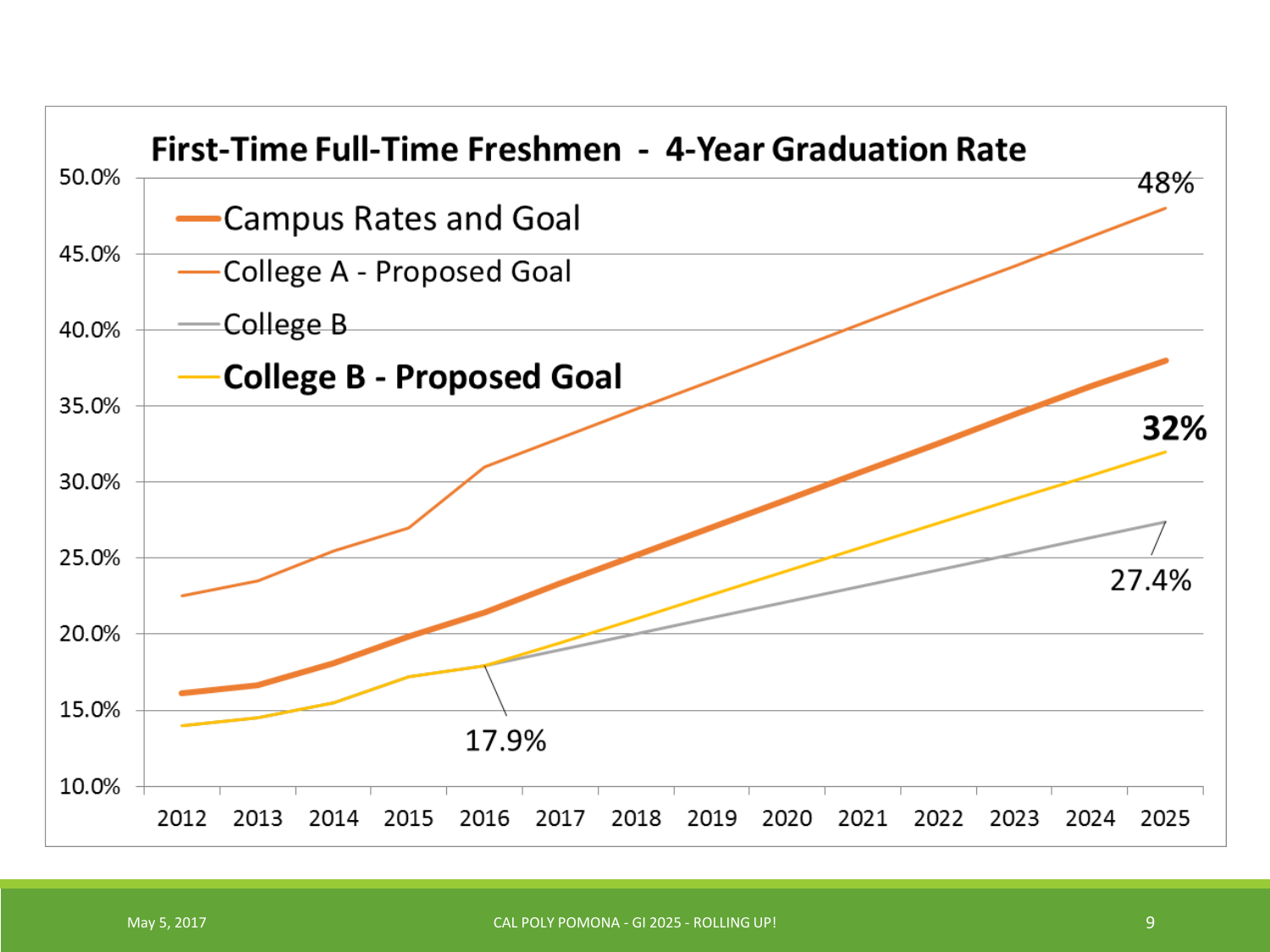# Rolling It Up

|                            | <b>College A</b> | <b>College B</b> | <b>University</b> |
|----------------------------|------------------|------------------|-------------------|
| <b>Graduation Rate</b>     | 48%              | 32%              |                   |
| <b>Incoming Cohort</b>     | 310              | 700              | 1,010             |
| 2025 Grads from the Cohort | 149              | 224              | 373               |

The university rate results from the college totals.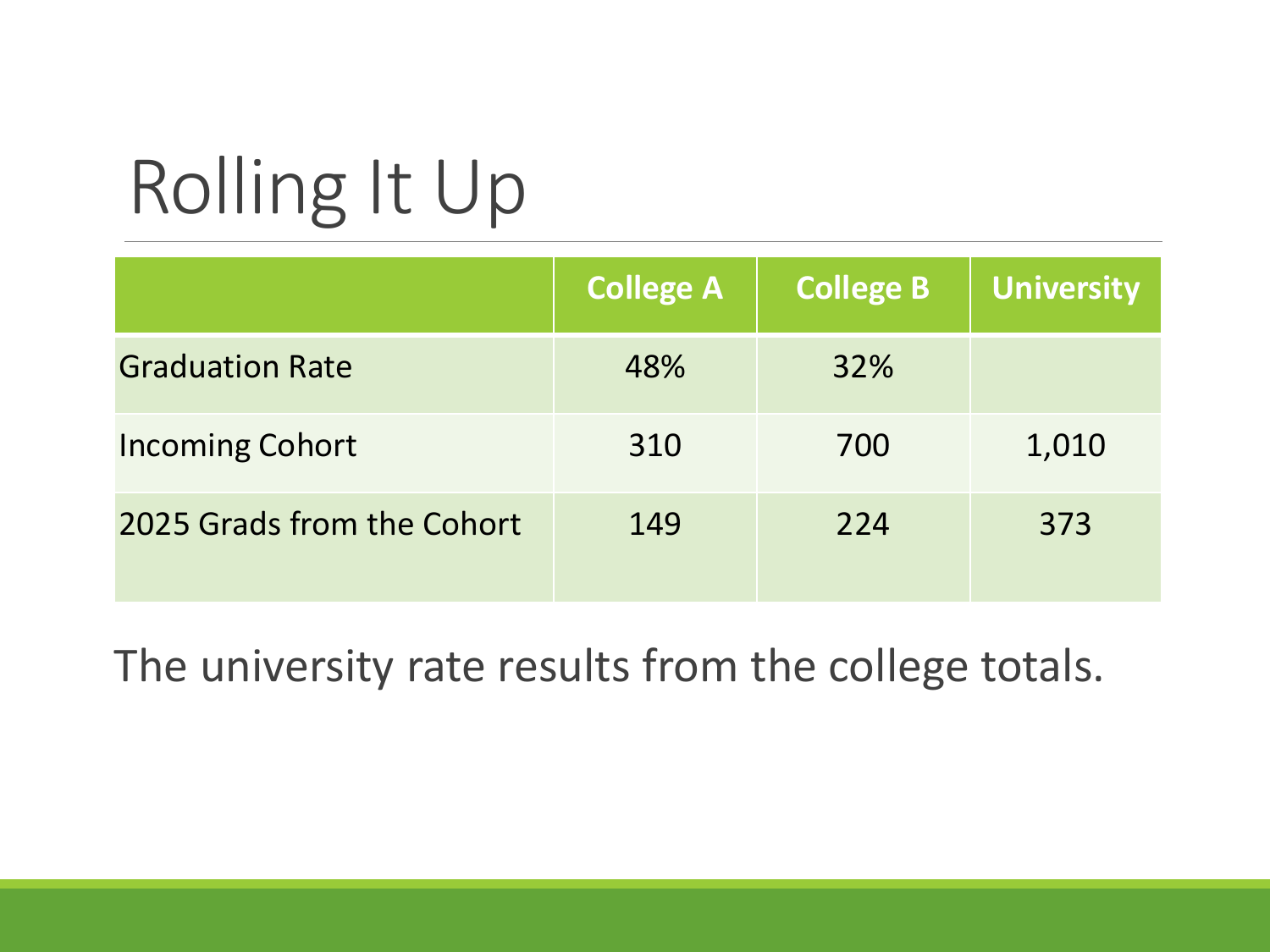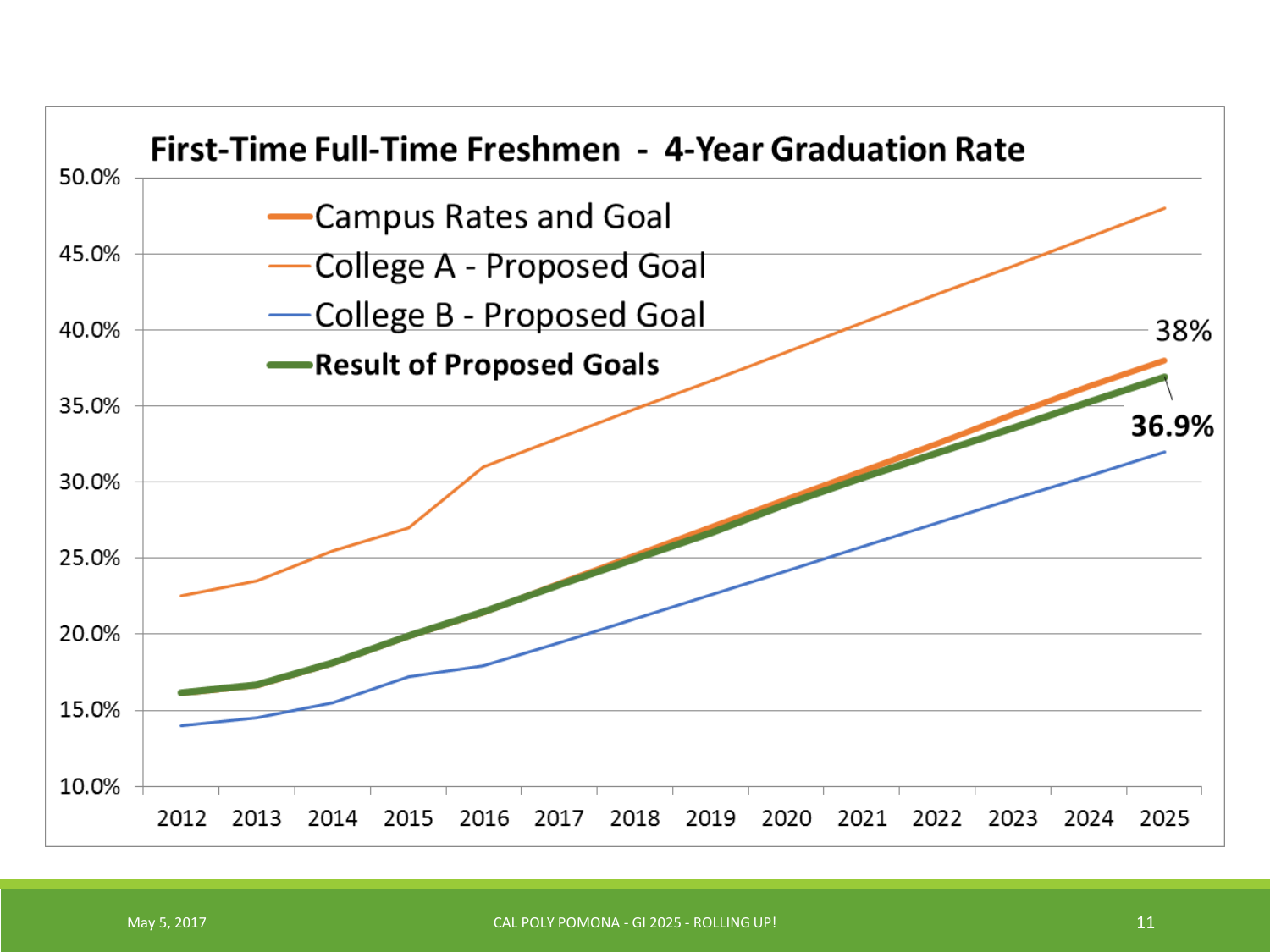## Roll-Up Matters

|                            | <b>College A</b> | <b>College B</b> | University |
|----------------------------|------------------|------------------|------------|
| <b>Graduation Rate</b>     | 48%              | 32%              | 36.9%      |
| <b>Incoming Cohort</b>     | 310              | 700              | 1,010      |
| 2025 Grads from the Cohort | 149              | 224              | 373        |

At the university level:

373 graduates out of the 1,010 cohort = **36.9%**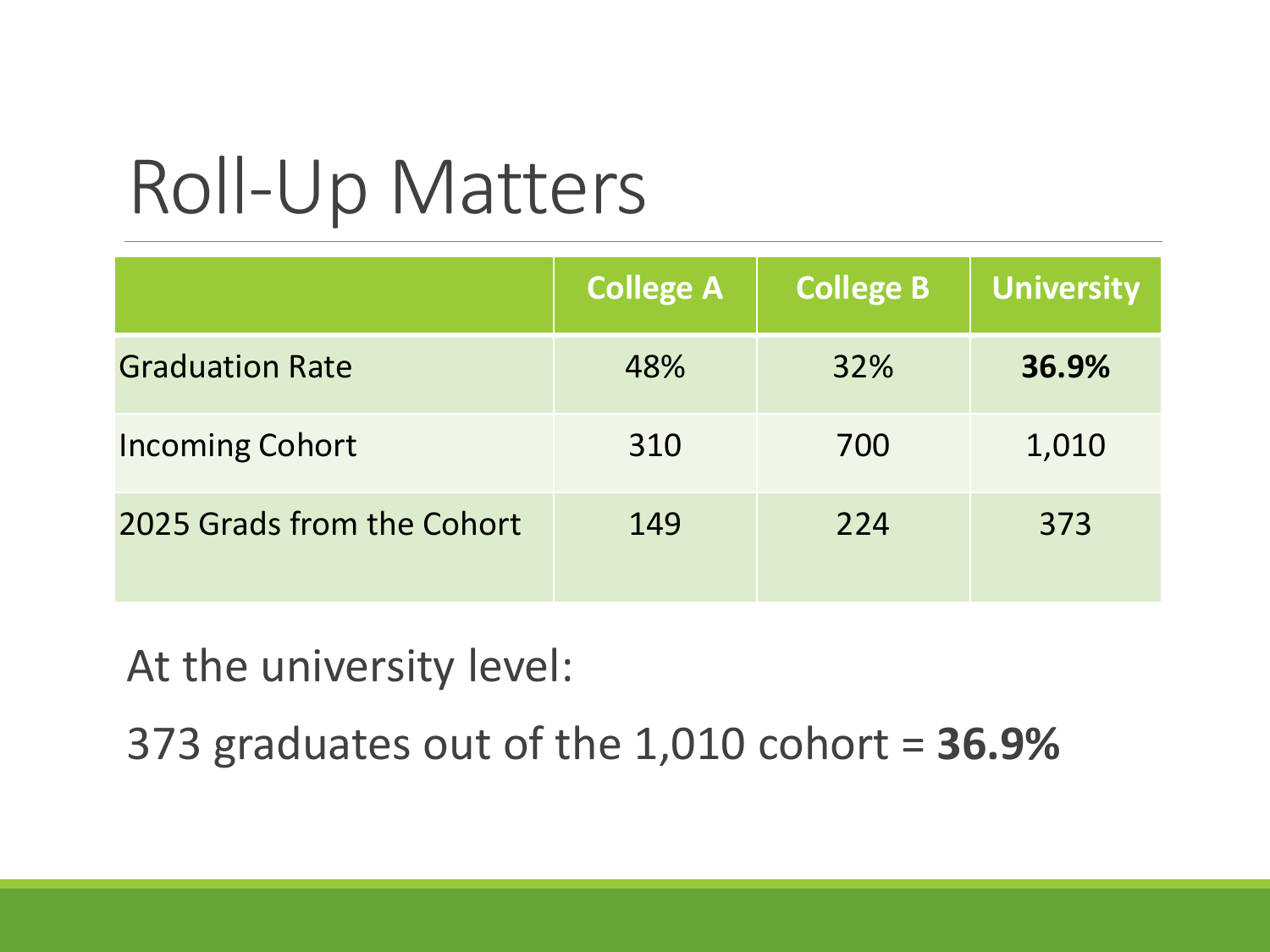## Changing Cohort Size Changes the Outcome

|                            | <b>College A</b> | <b>College B</b> | University |
|----------------------------|------------------|------------------|------------|
| <b>Graduation Rate</b>     | 48%              | 32%              |            |
| <b>Incoming Cohort</b>     | 384              | 646              | 1,030      |
| 2025 Grads from the Cohort | 184              | 207              | 391        |

Hypothetically:

College A increases cohort size by 5% College B decreases cohort size by 2%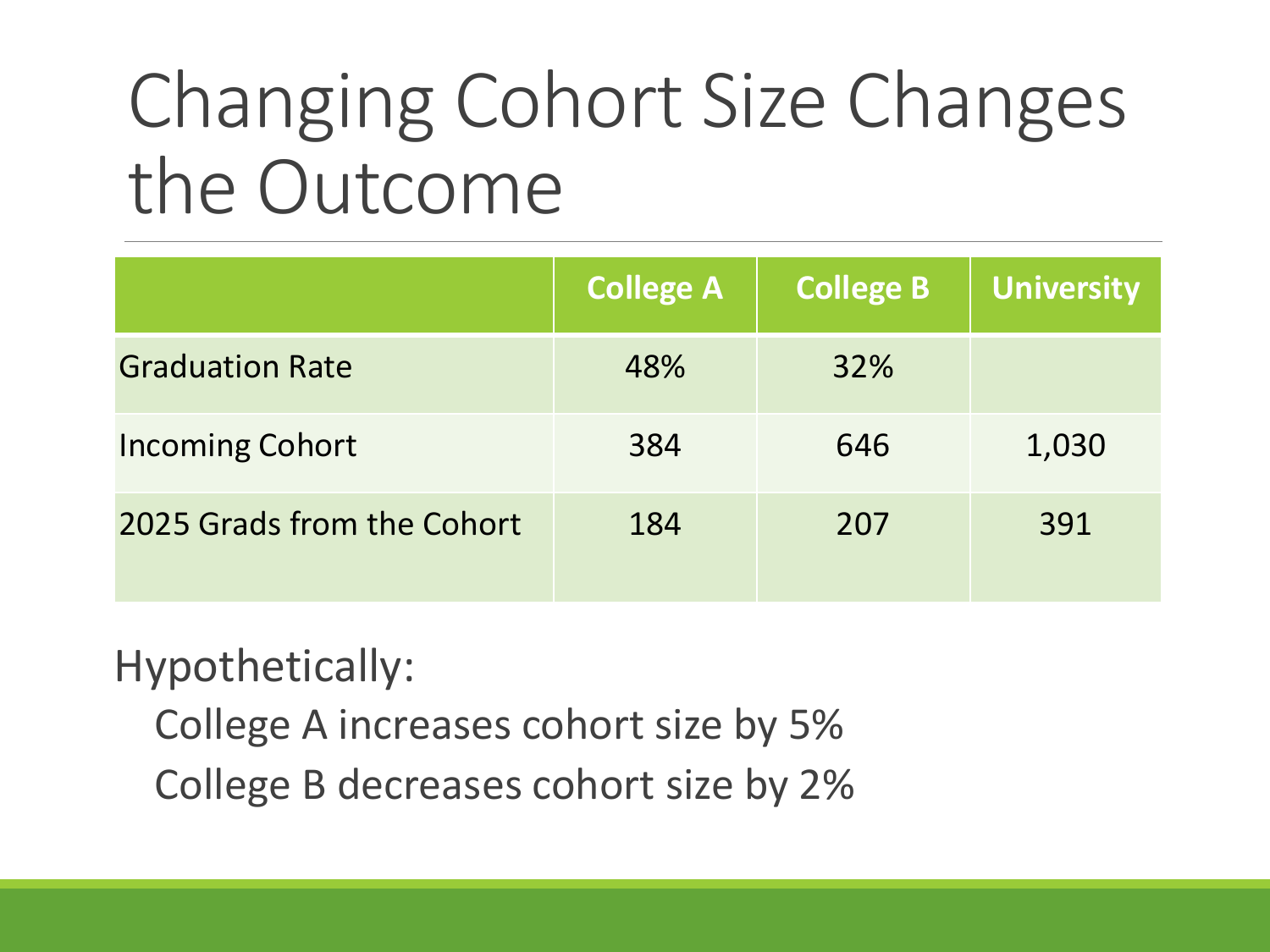# Monitoring Each Input Vital

|                            | <b>College A</b> | <b>College B</b> | <b>University</b> |
|----------------------------|------------------|------------------|-------------------|
| <b>Graduation Rate</b>     | 48%              | 32%              | <b>38%</b>        |
| <b>Incoming Cohort</b>     | 384              | 646              | 1,030             |
| 2025 Grads from the Cohort | 184              | 207              | 391               |

Influencing any of these variables is challenging. Watching them all is essential!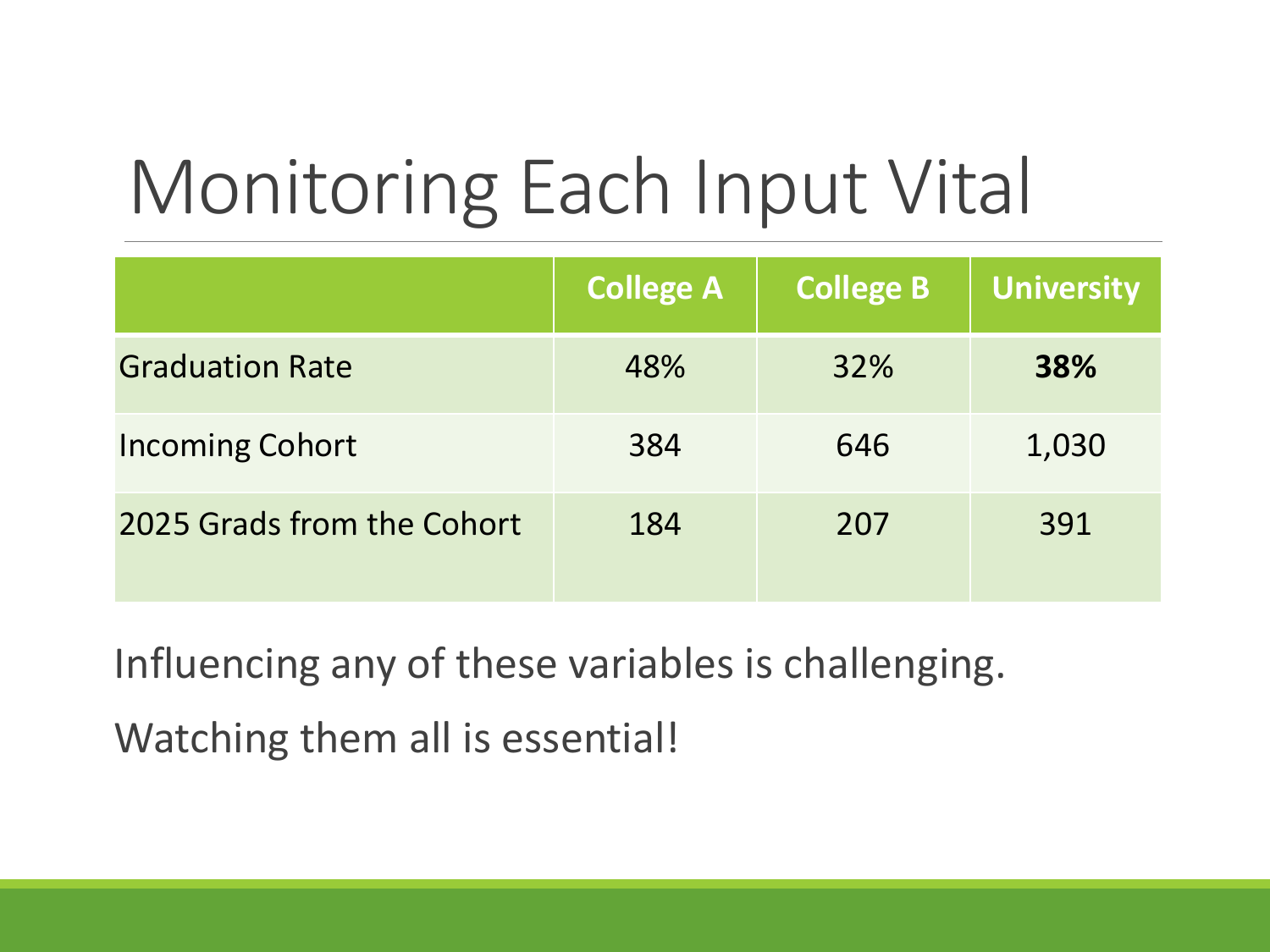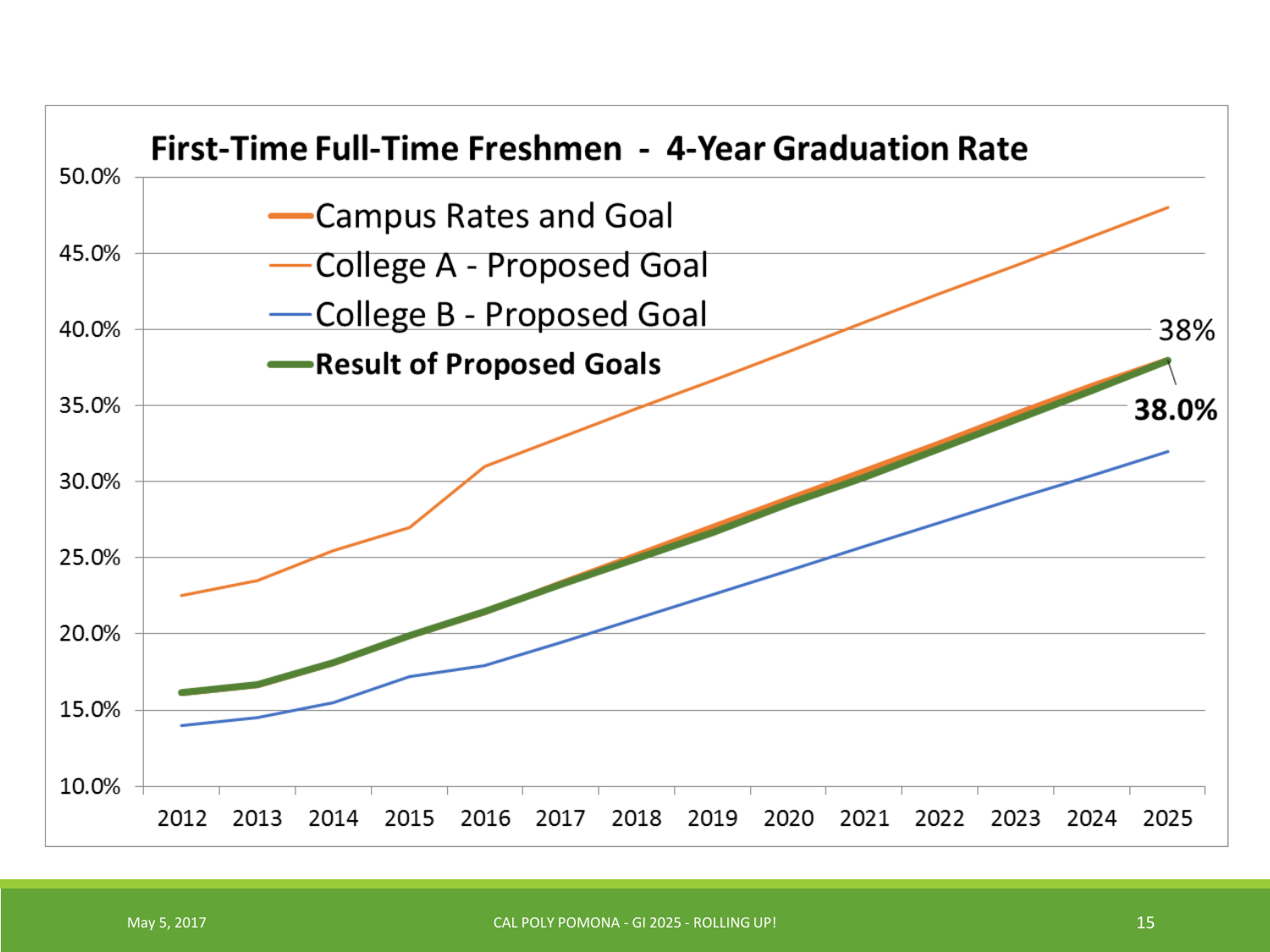#### College-Level Discussions

Used department-level data:

- ◦Most recent 5-year trends and potential department goals per the trends
- ◦Assumed size of entering cohorts
- ◦Calculated college trends and possible goals as a roll-up of departments

Deans proposed college goals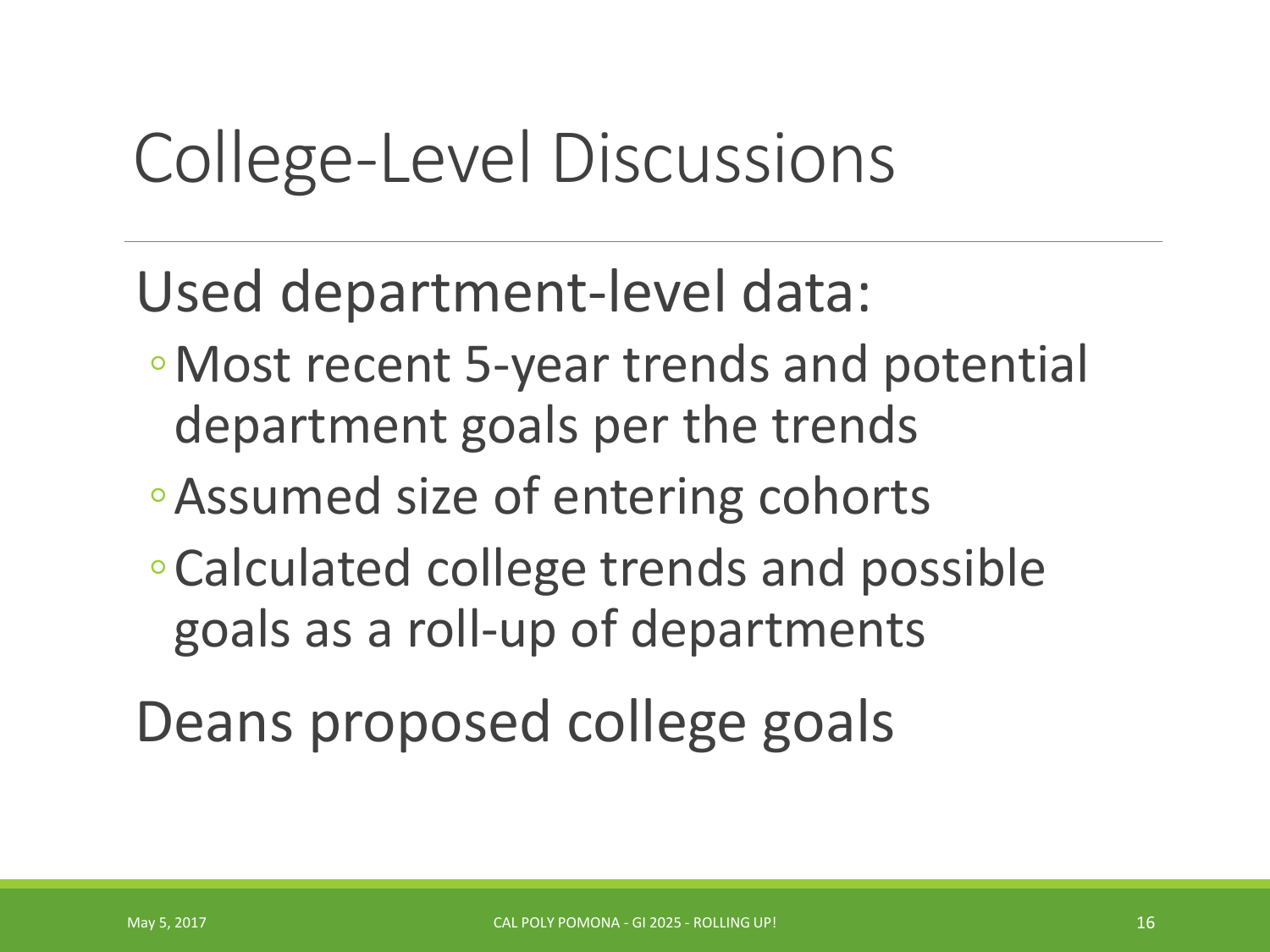## Rolling It Up

- ◦Some results needed adjusting!
- ◦"What-if…" and "Can you imagine…" conversations were data informed
- ◦Deans agreed to new goals at a level that is calculated to meet the university goal